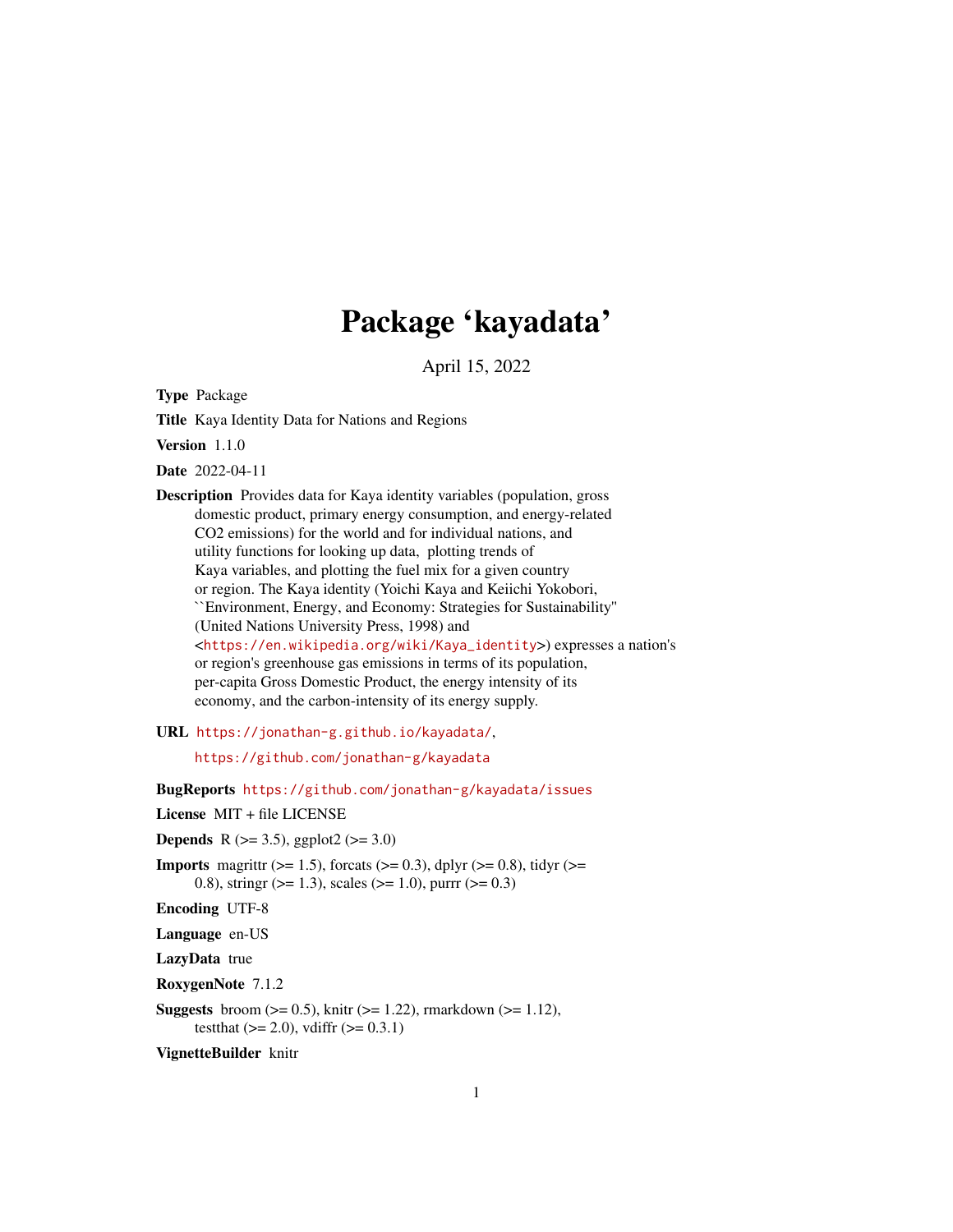#### NeedsCompilation no

Author Jonathan Gilligan [cre, aut] (<<https://orcid.org/0000-0003-1375-6686>>) Maintainer Jonathan Gilligan <jonathan.gilligan@vanderbilt.edu> Repository CRAN Date/Publication 2022-04-14 22:32:33 UTC

## R topics documented:

|       |                                                                                                              | $\overline{4}$ |
|-------|--------------------------------------------------------------------------------------------------------------|----------------|
|       |                                                                                                              | - 5            |
|       |                                                                                                              | -6             |
|       |                                                                                                              |                |
|       | $get\_top\_down\_trends \dots \dots \dots \dots \dots \dots \dots \dots \dots \dots \dots \dots \dots \dots$ |                |
|       |                                                                                                              |                |
|       |                                                                                                              |                |
|       |                                                                                                              |                |
|       |                                                                                                              |                |
|       |                                                                                                              |                |
|       |                                                                                                              |                |
|       |                                                                                                              |                |
|       |                                                                                                              |                |
|       |                                                                                                              |                |
|       |                                                                                                              |                |
| Index |                                                                                                              | 19             |

kayadata-package *kayadata package*

#### Description

kayadata is a package for working with Kaya identity data for many countries and regions.

The Kaya identity, named for the economist Yoichi Kaya, who introduced it (Kaya, 1998); It decomposes the energy-related carbon dioxide emissions from a nation, region, or the world into the product of four components:

$$
F = P \times g \times e \times f,
$$

where  $F$  is the total emissions,  $P$  is the population,  $g$  is the per-capita GDP,  $e$  is the energy intensity of the economy, and *f* is the emissions-intensity of the energy supply. (Nakicenovic and Swart, 2000, [Ch. 3, p. 105;](https://www.ipcc.ch/report/emissions-scenarios/) Raupach *et al*, 2007)

The data in this packages covers 1960-2019 for population and GDP, and 1965-2019 for energy and fossil-fuel CO2 emissions.

<span id="page-1-0"></span>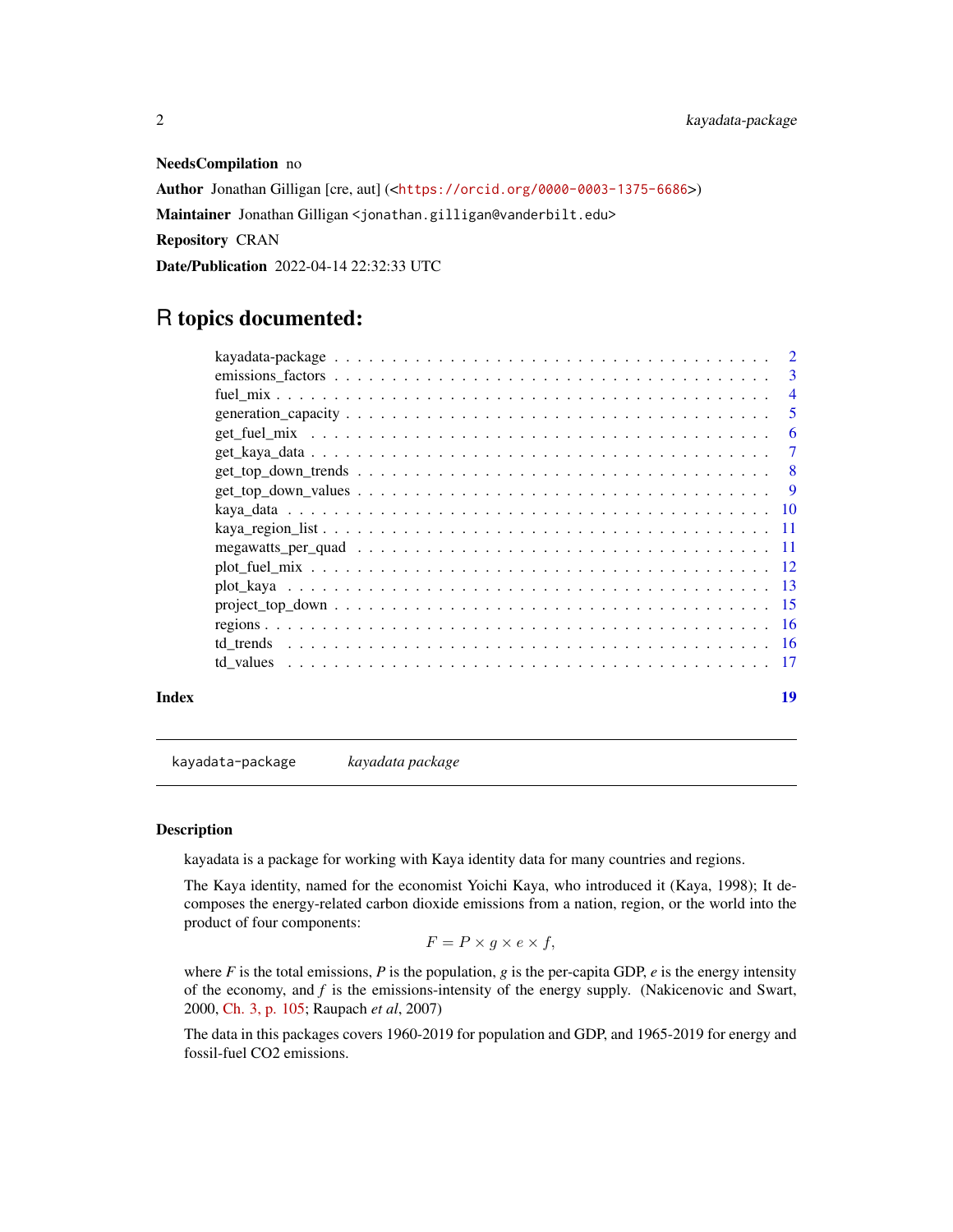#### <span id="page-2-0"></span>emissions\_factors 3

The package uses data on population and GDP from the World Bank, using market exchange rates (MER) for GDP because those data go back to 1960. From 1990 onward, Purchasing-Power-Parity (PPP) GDP figures are available as G\_ppp but using these would require re-calculating G, g, e, and ef in the kaya\_data data frame.

The package uses data on energy consumption and fossil-fuel CO2 emissions from the [2021 BP](https://www.bp.com/en/global/corporate/energy-economics/statistical-review-of-world-energy.html) [Statistical Review of World Energy](https://www.bp.com/en/global/corporate/energy-economics/statistical-review-of-world-energy.html)

#### License

The kayadata package is open source licensed under the MIT License.

#### Bug reports

• kayadata issue tracker (<https://github.com/jonathan-g/kayadata/issues>)

#### References

Kaya, Yoichi and Keiichi Yokobori, *Environment, Energy, and Economy: Strategies for Sustainability* (United Nations University Press, 1998).

Nakicenovic, Nebojsa, and Rob Swart (Eds.), *Special Report on Emissions Scenarios* (Cambridge University Press, 2000). <https://www.ipcc.ch/report/emissions-scenarios/>

Raupach, Michael R., *et al.*, "Global and regional drivers of accelerating CO2 emissions," PNAS 104, 10288–10293 (2007) doi: [10.1073/pnas.0700609104.](https://doi.org/10.1073/pnas.0700609104)

emissions\_factors *Get emission factors for different energy sources*

#### Description

Get emission factors for different energy sources

#### Usage

emissions\_factors(collapse\_renewables = TRUE)

#### Arguments

collapse\_renewables

Combine hydroelectricity and other renewables into a single category.

#### Value

a tibble of values for emissions factors, in million metric tons of carbon dioxide per quad of energy.

#### See Also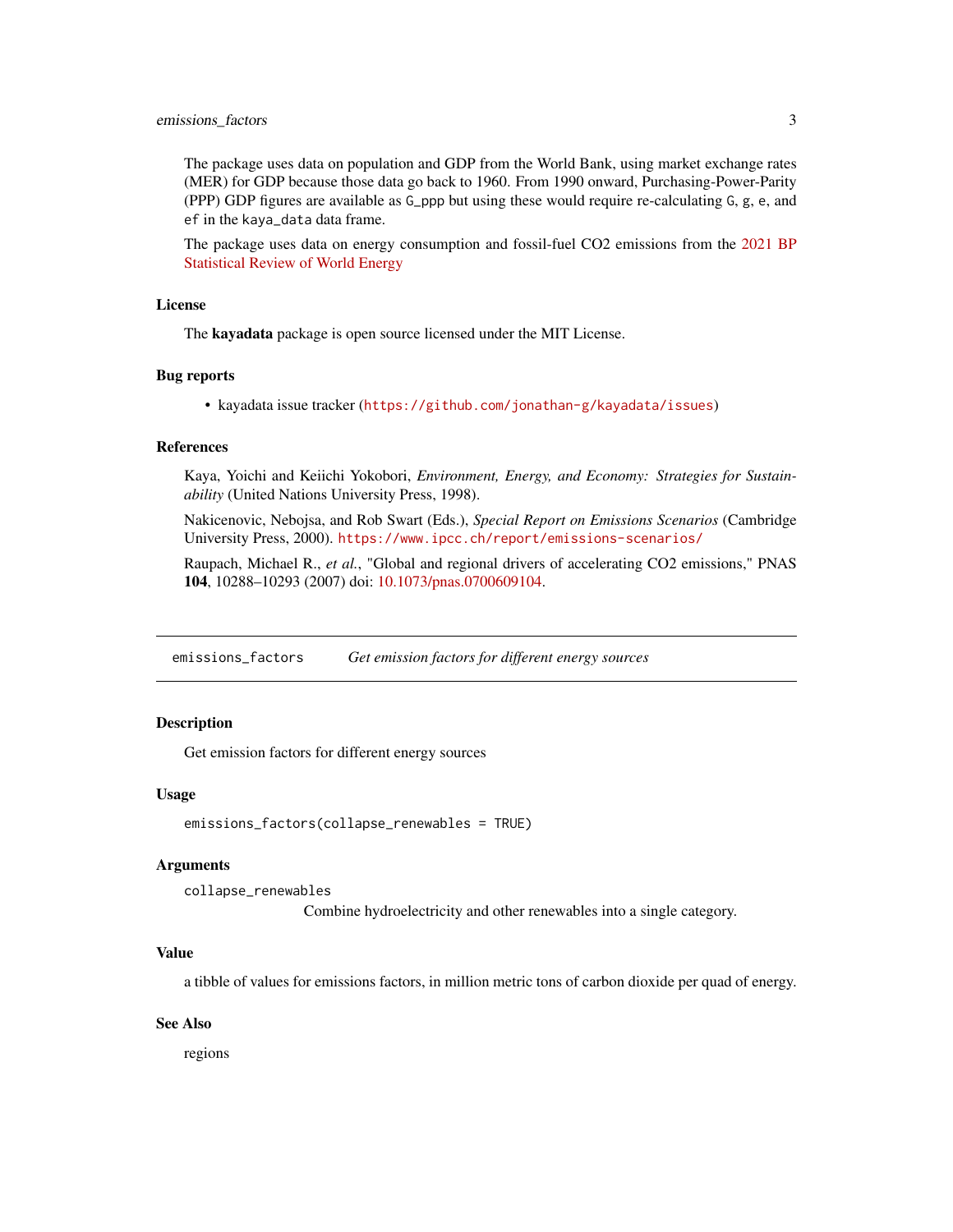<span id="page-3-0"></span>4 fuel\_mix

#### Examples

```
e_fac <- emissions_factors()
e_fac
```
fuel\_mix *Mix of fuels contributing to primary energy supply for many countries and regions*

#### Description

A dataset containing the fuel mix of how many quads and what fraction of total primary energy supply comes from coal, gas, oil, nuclear, and renewable sources.

#### Usage

fuel\_mix

#### Format

A tibble containing 948 rows and 7 variables

region Country or region name

region\_code Three-letter country or region code

geography Geographic category: "nation", "region", or "world"

year The year

fuel The fuel: "Coal", "Natural Gas", "Oil", "Nuclear", "Hydro", and "Renewables"

quads The number of quads of that fuel consumed in the given country or region and year

frac The fraction of that country or region's total primary energy consumption from the fuel

#### Source

[https://www.bp.com/en/global/corporate/energy-economics/statistical-review-of-w](https://www.bp.com/en/global/corporate/energy-economics/statistical-review-of-world-energy/downloads.html)orld-energy/ [downloads.html](https://www.bp.com/en/global/corporate/energy-economics/statistical-review-of-world-energy/downloads.html)

#### See Also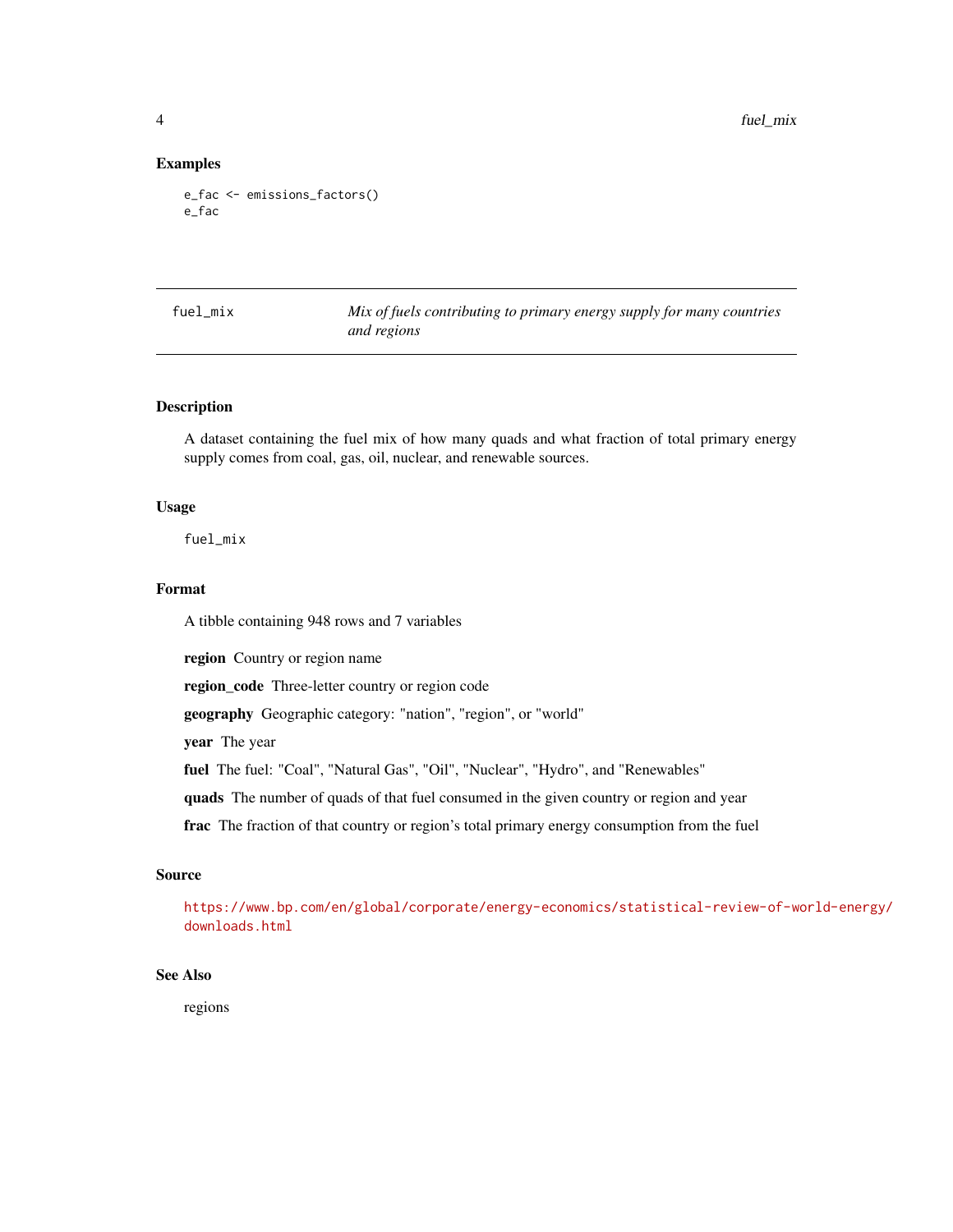<span id="page-4-0"></span>Nameplate capacity and capacity factors for different electrical generation technologies. The average power supplied over a year is the nameplate capacity times the capacity factor.

#### Usage

```
generation_capacity()
```
#### Details

Data for fossil fuels comes from EIA

#### Value

a tibble of values for generation sources

fuel Energy source: Coal, Nuclear, Gas, Solar Thermal, Solar Photovoltaic, Onshore Wind, or Offshore Wind

description Text description of the power source

nameplate\_capacity Maximum sustained power output, in megawatts

capacity\_factor Capacity factor: the fraction of the nameplate capacity that the plant can provide, averaged over a typical year

#### References

Environmental Protection Agency (2018) "Electric Power Monthly," (October, 2018) [https://](https://www.eia.gov/electricity/monthly/archive/october2018.pdf) [www.eia.gov/electricity/monthly/archive/october2018.pdf](https://www.eia.gov/electricity/monthly/archive/october2018.pdf), [Table 6.7.A.](https://www.eia.gov/electricity/monthly/epm_table_grapher.php?t=epmt_6_07_a)

Pielke, Jr., Roger A., *The Climate Fix* (Basic Books, 2010).

```
gc <- generation_capacity()
gc
```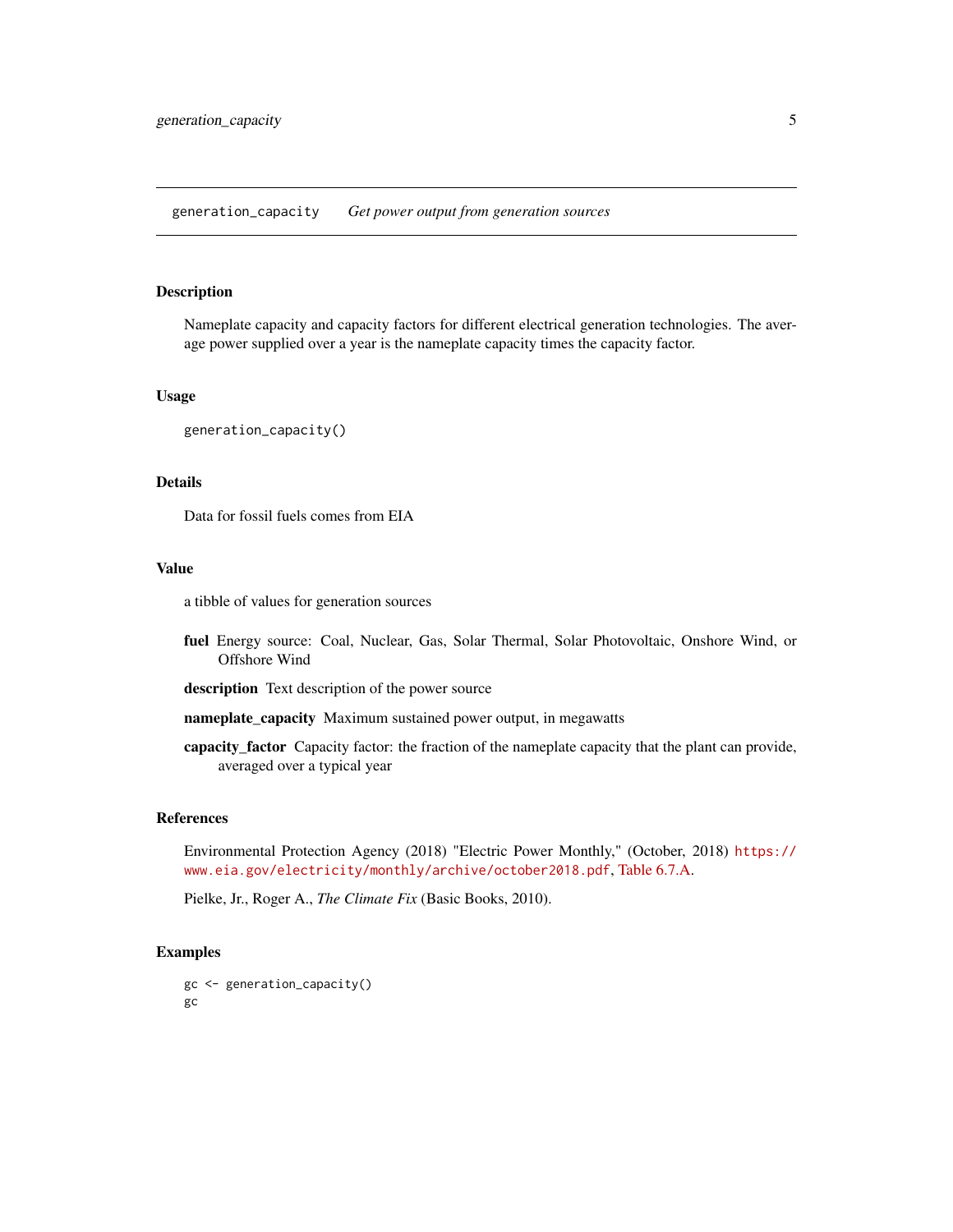Get fuel mix for one or more countries or regions

#### Usage

```
get_fuel_mix(
  region_name,
  collapse_renewables = TRUE,
  quiet = FALSE,
  region_code = NULL
\mathcal{L}
```
#### Arguments

| region_name         | A character vector with the names of one or more countries or regions to look       |
|---------------------|-------------------------------------------------------------------------------------|
|                     | up                                                                                  |
| collapse_renewables |                                                                                     |
|                     | Combine hydroelectricity and other renewables into a single category.               |
| quiet               | Suppress warnings if there is no data for that country or region.                   |
| region_code         | Optional three-letter country or region codes to look up instead of the region name |

#### Value

A tibble of fuel mix for the countries or regions specified. That is, the number of quads of each fuel and the fraction of total primary energy coming from that fuel for each country or region:

region The name of the country or region

year The year reported

fuel The name of the fuel

quads The number of quads per year the country or region consumes

frac The fraction of the country's energy that comes from that fuel

#### See Also

regions

```
get_fuel_mix("United States")
get_fuel_mix("World", collapse_renewables = FALSE)
get_fuel_mix(region_code = "LCN")
```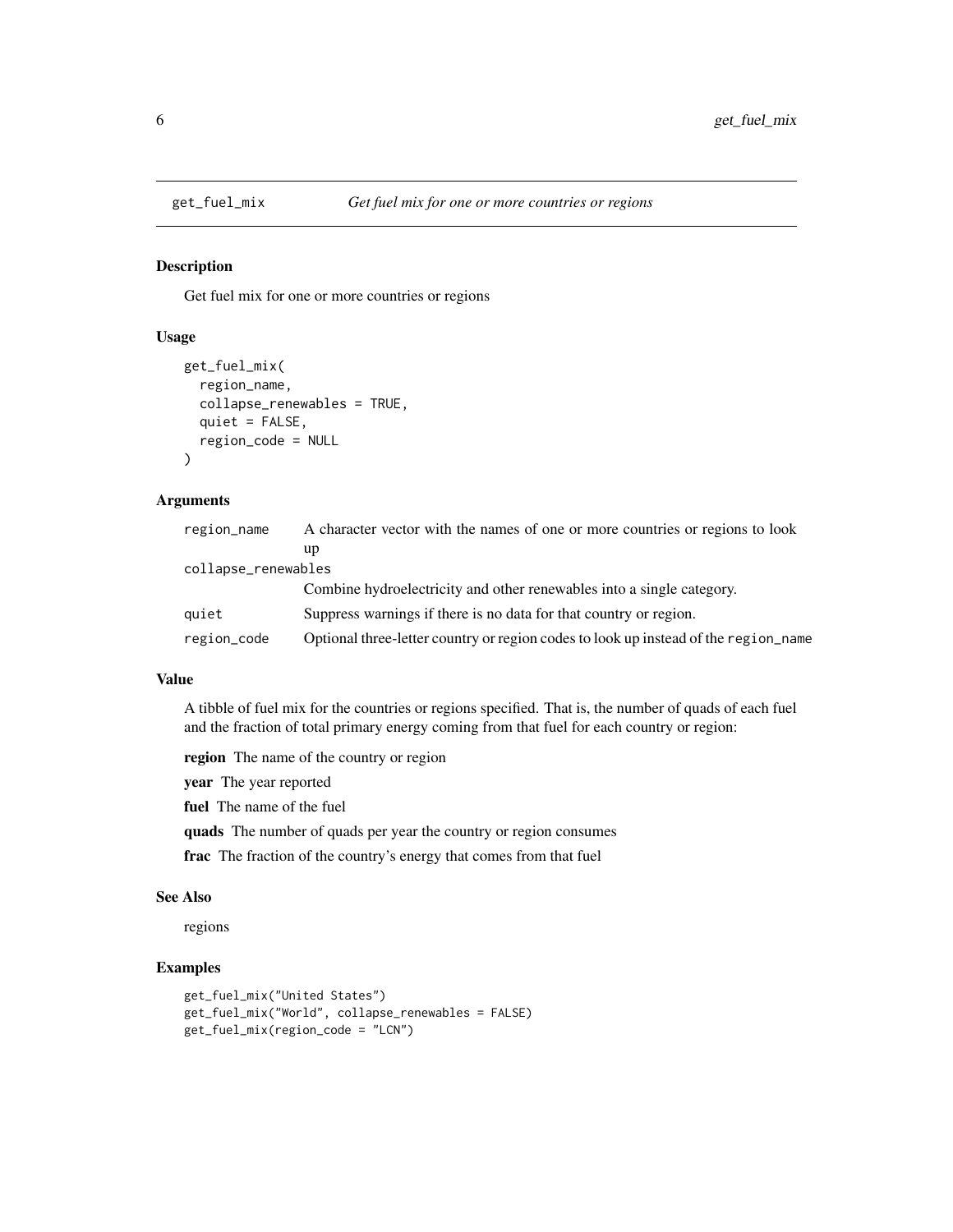<span id="page-6-0"></span>

Get Kaya data for one or more countries or regions

#### Usage

```
get_kaya_data(
  region_name,
  gdp = c("MER", "PPP"),
 quiet = FALSE,
 region_code = NULL
)
```
#### Arguments

| region_name | The name of one or more countries or regions to look up                              |
|-------------|--------------------------------------------------------------------------------------|
| gdp         | Use market exchange rates (MER) or purchasing power parity (PPP). Default is<br>MER. |
| quiet       | Suppress warnings if there is no such country or region.                             |
| region_code | Optional three-letter country or region codes to look up instead of the region_name  |

#### Details

Units for *G*, *g*, *e*, and *ef* depend on whether the data is requested in MER or PPP dollars: For MER, dollars are constant 2010 U.S. dollars. For PPP, dollars are constant 2011 international dollars.

\_P\_ and MER values for GDP and related quantities are available from 1960 onward.

PPP values for GDP and related quantities are only available from 1990 onward.

Energy-related values (\_E\_, \_F\_, and derived quantities) are available from 1965 onward.

Note that emissions  $(F_-, f_-, \text{and } \text{ef}_-)$  are reported as millions of metric tons of carbon dioxide, not carbon.

#### Value

a tibble of Kaya identity data for the countries or regions specified:

region The name of the country or region

year The year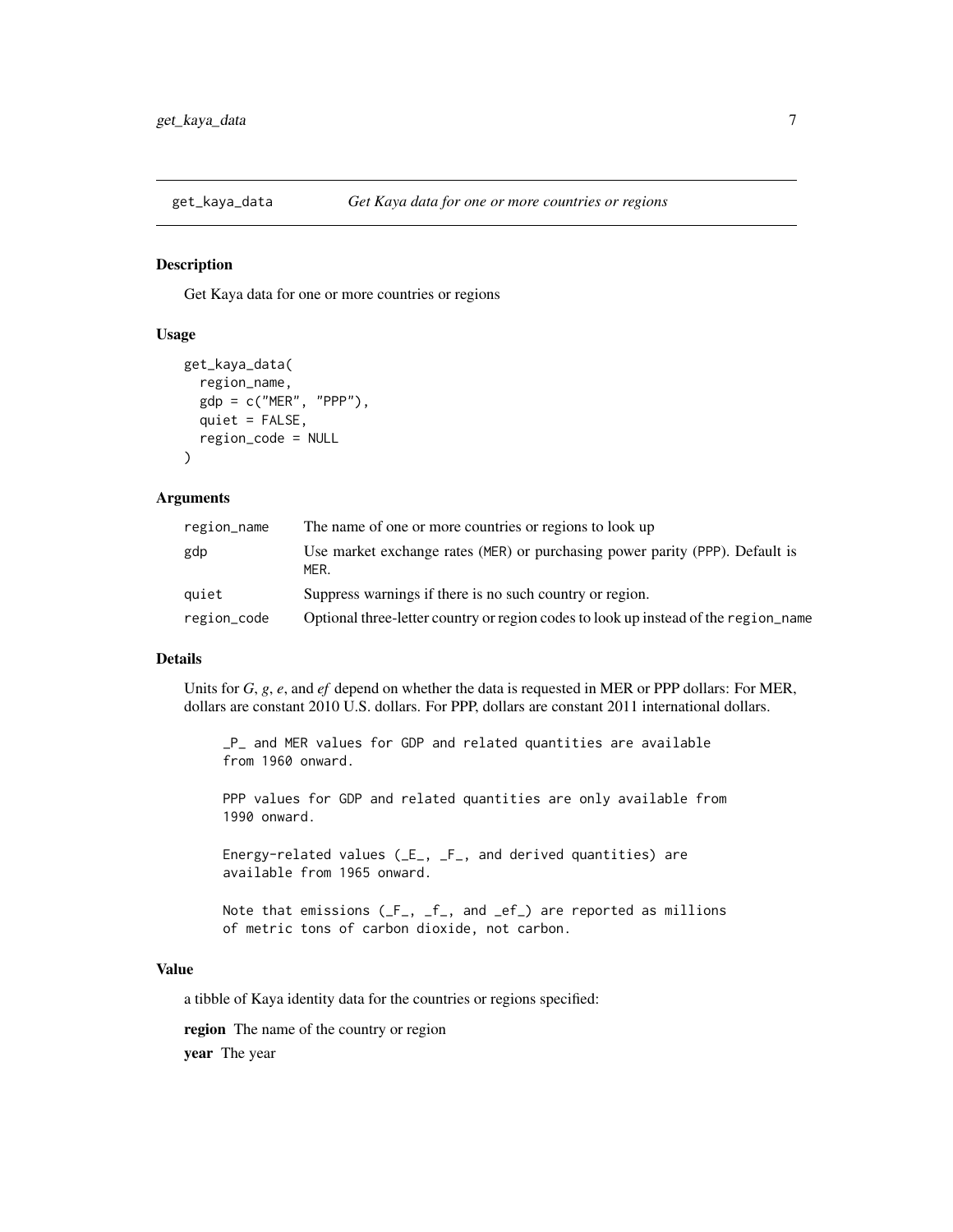- <span id="page-7-0"></span>P Population, in billions
- G Gross domestic product, in trillions of constant 2010 U.S. dollars.
- E Total primary energy consumption, in quads
- F CO2 emissions from fossil fuel consumption, in millions of metric tons
- g Per-capita GDP, in thousands of dollars per person.
- e Energy intensity of the economy, in quads per trillion dollars.
- f Emissions intensity of the energy supply, in million metric tons per quad.
- ef Emissions intensity of the economy, in metric tons per million dollars of GDP.

#### See Also

regions

#### Examples

```
get_kaya_data("Brazil")
get_kaya_data("United Kingdom", "PPP")
get_kaya_data(region_name = "United States")
get_kaya_data(region_code = "MYS")
```

| get_top_down_trends | Get top-down trends for Kaya variables for one or more countries or |
|---------------------|---------------------------------------------------------------------|
|                     | regions, using projections from U.S. Energy Information Administra- |
|                     | tion's International Energy Outlook report.                         |

#### Description

Get top-down trends for Kaya variables for one or more countries or regions, using projections from U.S. Energy Information Administration's International Energy Outlook report.

#### Usage

```
get_top_down_trends(region_name, quiet = FALSE, region_code = NULL)
```
#### Arguments

| region_name | The name of one or more countries or regions to look up                             |
|-------------|-------------------------------------------------------------------------------------|
| quiet       | Suppress warnings if there is no data for the specified countries or regions.       |
| region_code | Optional three-letter country or region codes to look up instead of the region_name |

#### Value

a tibble of trends for *P*, *G*, *E*, *F*, *g*, *e*, *f*, and *ef* for each country or region in percent per year.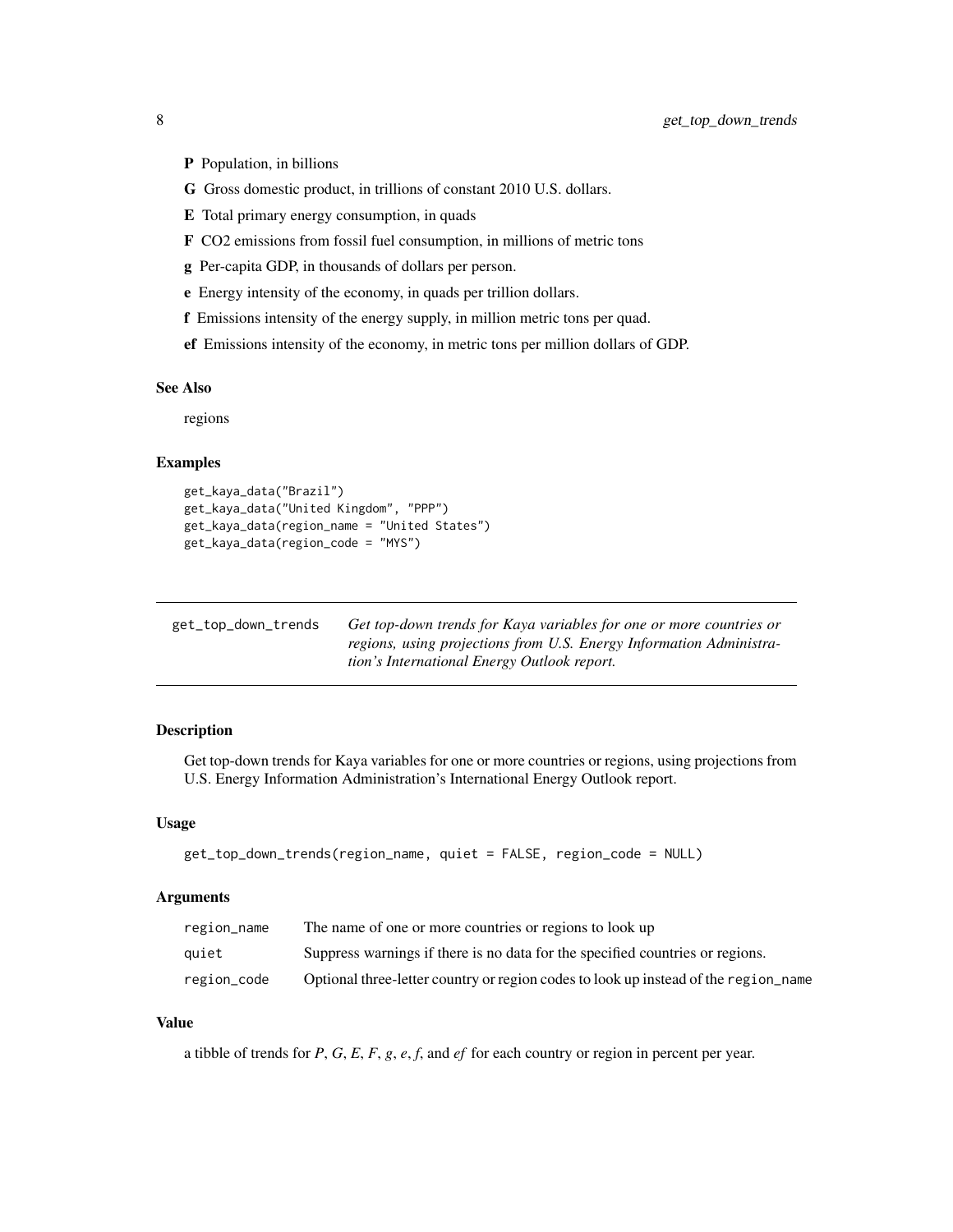#### <span id="page-8-0"></span>get\_top\_down\_values 9

#### See Also

regions

#### Examples

```
get_top_down_trends("Spain")
get_top_down_trends(region_code = "RUS")
```
get\_top\_down\_values *Get top-down projections of Kaya variables for one or more countries or regions*

#### Description

Get top-down projections of Kaya variables for one or more countries or regions

#### Usage

```
get_top_down_values(region_name, quiet = FALSE, region_code = NULL)
```
#### Arguments

| region_name | The name of a country or region to look up                                         |
|-------------|------------------------------------------------------------------------------------|
| auiet       | Suppress warnings if there is no data for that country or region.                  |
| region_code | Optional three-letter country or region code to look up instead of the region name |

#### Value

a tibble of values for *P*, *G*, *E*, *F*, *g*, *e*, *f*, and *ef* for each country or region:

region The name of the country or region

- P Population, in billions
- G Gross domestic product, in trillions of constant 2010 U.S. dollars.
- E Total primary energy consumption, in quads
- F CO2 emissions from fossil fuel consumption, in millions of metric tons
- g Per-capita GDP, in thousands of constant 2010 U.S. dollars per person.
- e Energy intensity of the economy, in quads per trillion dollars.
- f Emissions intensity of the energy supply, in million metric tons per quad.
- ef Emissions intensity of the economy, in metric tons per million dollars of GDP.

#### See Also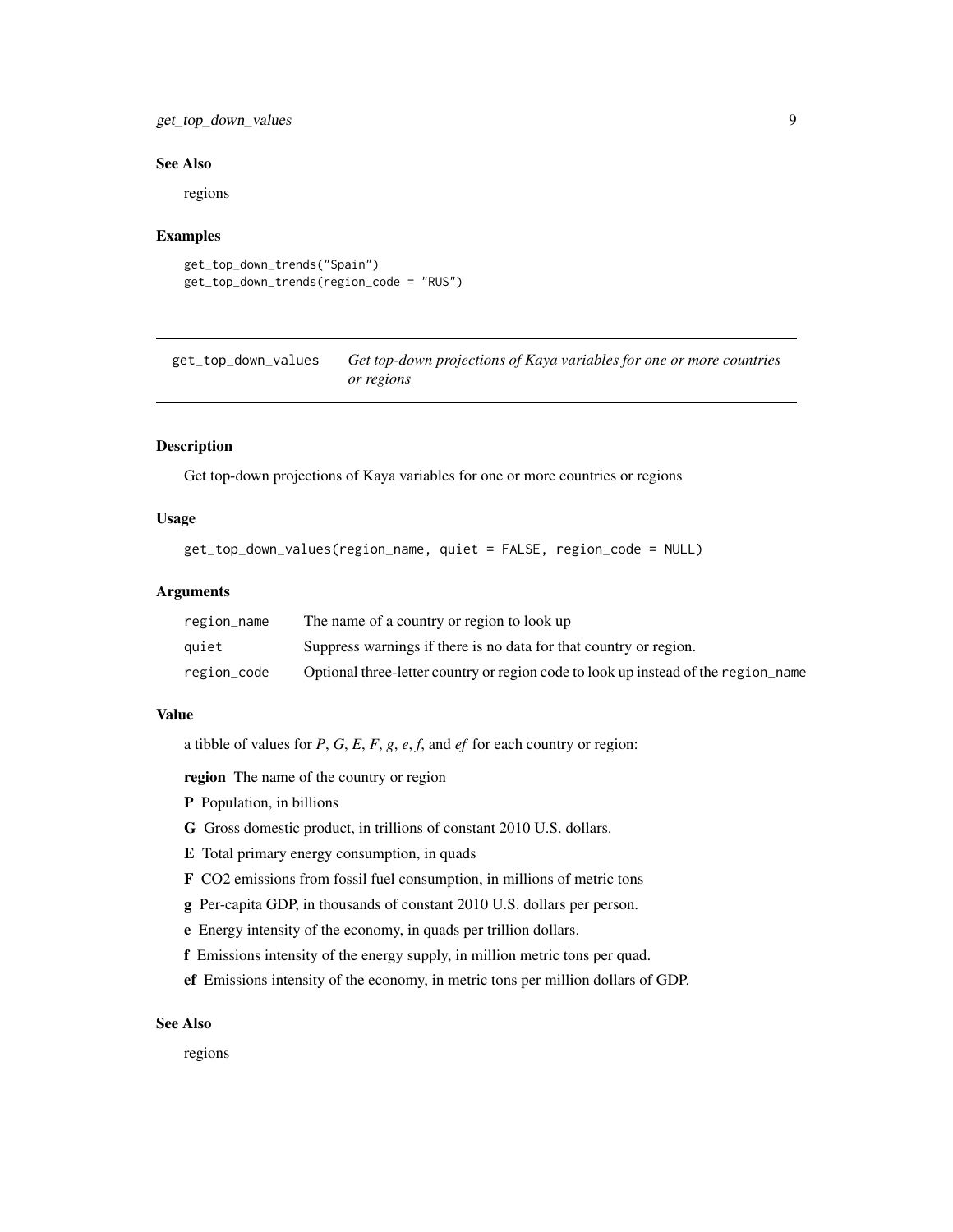#### Examples

```
get_top_down_values("New Zealand")
get_top_down_values("OECD")
get_top_down_values(region_code = "PAK")
```
kaya\_data *Kaya identity data for many countries and regions*

|  |  | Kava identity data for many countries and regions |  |
|--|--|---------------------------------------------------|--|
|  |  |                                                   |  |

#### Description

A dataset containing Kaya identity parameters P, G, E, F, g, e, f, and ef for many countries

#### Usage

kaya\_data

#### Format

A tibble containing 5160 rows and 14 variables:

region Country or region name

region\_code Three-letter country or region code

geography Geographic category: "nation", "region", or "world"

year The year

P Population, in billions

- G Gross domestic product, in trillions of constant 2010 U.S. dollars.
- E Total primary energy consumption, in quads
- F CO2 emissions from fossil fuel consumption, in millions of tons
- g Per-capita GDP, in thousands of constant 2010 U.S. dollars per person.
- e Energy intensity of the economy, in quads per trillion dollars.
- f Emissions intensity of the energy supply, in million metric tons per quad.
- ef Emissions intensity of the economy, in metric tons per million dollars of GDP.
- G\_ppp Gross domestic product adjusted for purchasing power parity, in trillions of constant 2011 international dollars
- G\_mer Gross domestic product at market-exchange-rate, in trillions of constant 2010 U.S. dollars

#### Source

<https://data.worldbank.org/indicator/SP.POP.TOTL>, [https://data.worldbank.org/indi](https://data.worldbank.org/indicator/NY.GDP.MKTP.KD)cator/ [NY.GDP.MKTP.KD](https://data.worldbank.org/indicator/NY.GDP.MKTP.KD), and [https://www.bp.com/en/global/corporate/energy-economics/stati](https://www.bp.com/en/global/corporate/energy-economics/statistical-review-of-world-energy/downloads.html)stical-review-of-wor [downloads.html](https://www.bp.com/en/global/corporate/energy-economics/statistical-review-of-world-energy/downloads.html)

#### See Also

<span id="page-9-0"></span>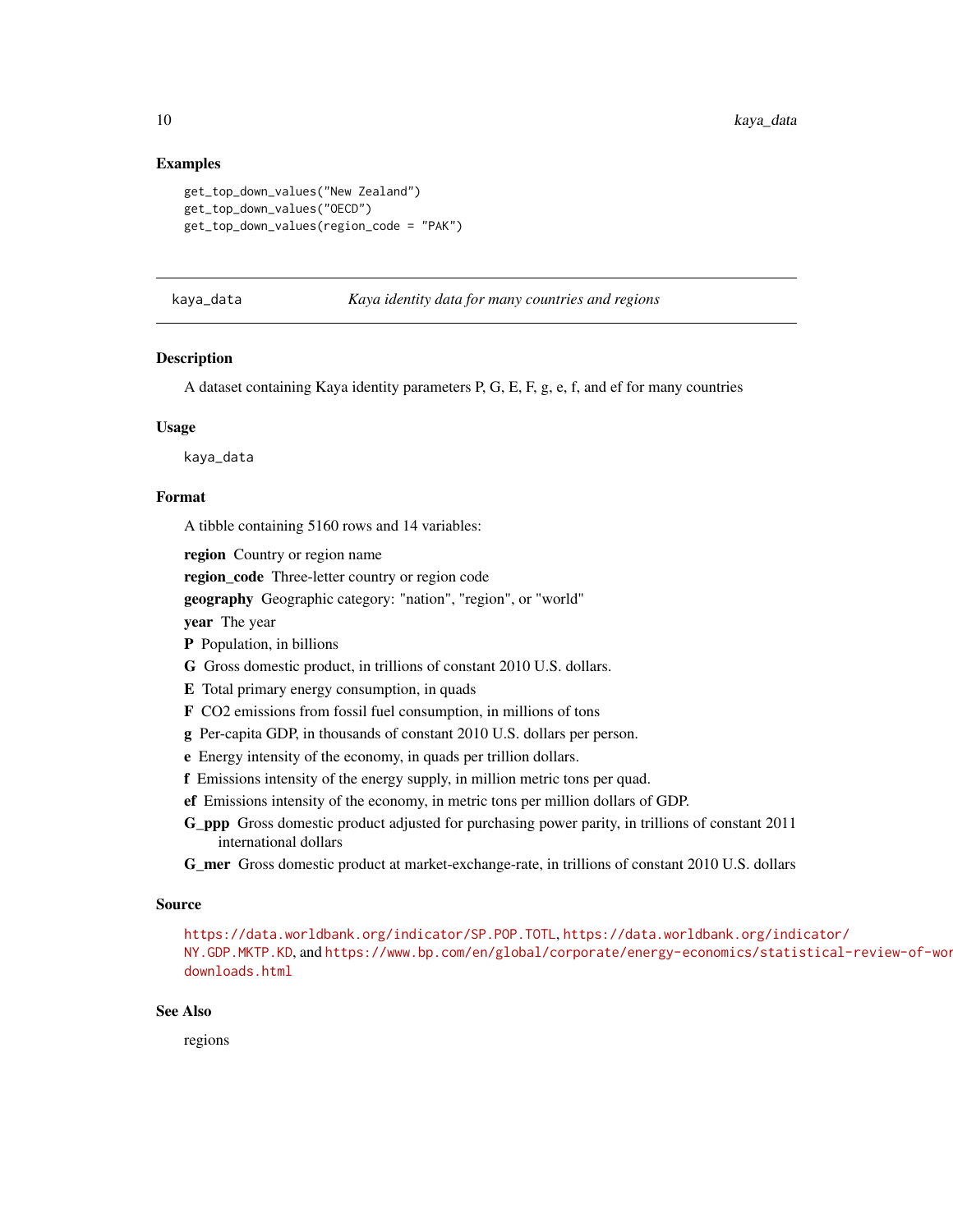<span id="page-10-0"></span>Get a list of countries in the Kaya data

#### Usage

```
kaya_region_list()
```
#### Value

a vector of country and region names

#### See Also

regions

megawatts\_per\_quad *The number of megawatts it takes to replace a quad.*

#### Description

The number of megawatts of average power output over a year to produce one quad of energy

#### Usage

```
megawatts_per_quad()
```
#### Value

The number of megawatts equivalent to one quad per year.

### Examples

mwe <- megawatts\_per\_quad() mwe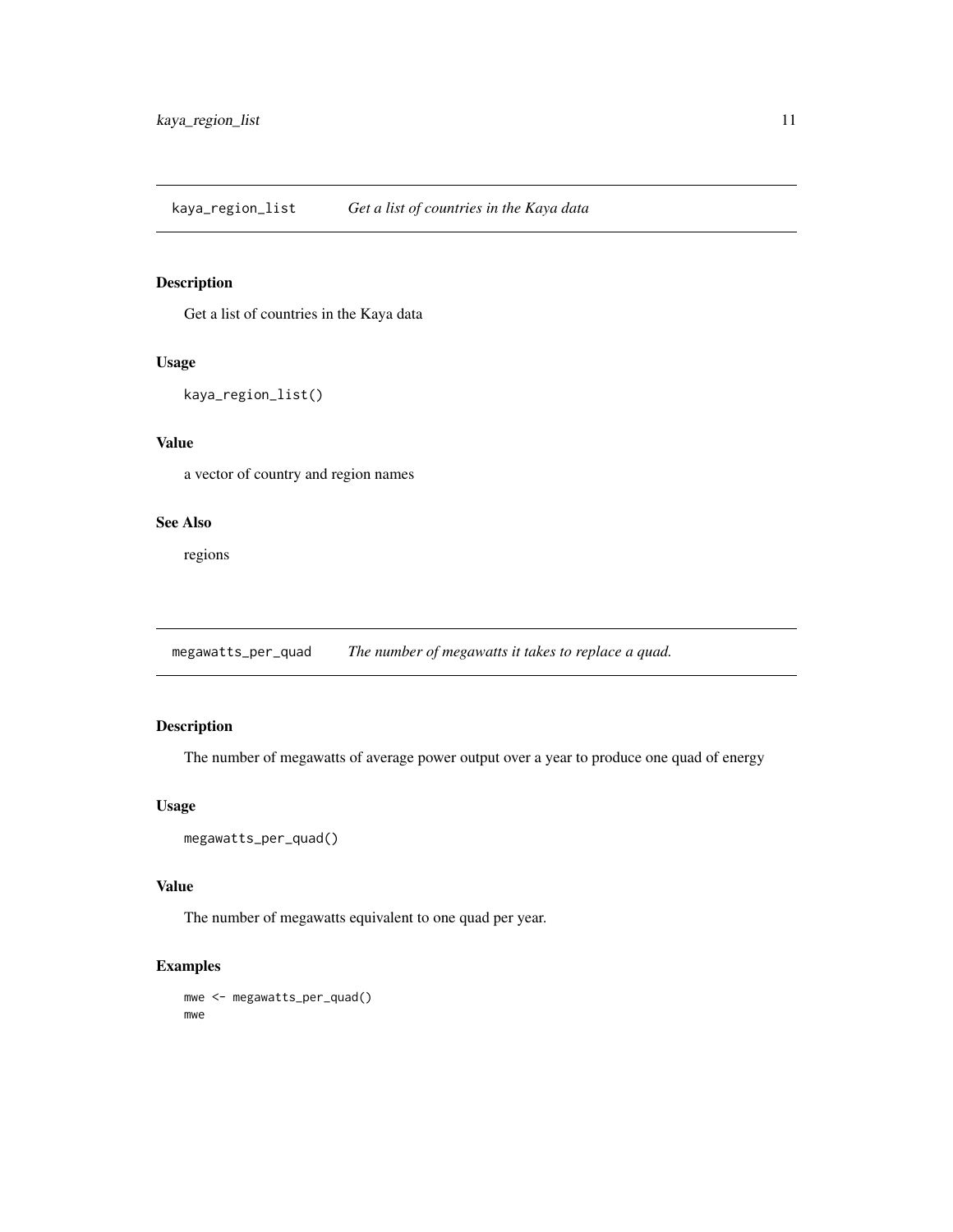<span id="page-11-0"></span>plot\_fuel\_mix *Plot fuel mix*

#### Description

Plot fuel mix

#### Usage

```
plot_fuel_mix(
  fuel_mix,
  collapse_renewables = TRUE,
  title = NULL,
  colors = NULL,
  font_size = 20
)
```
#### Arguments

| fuel_mix            | A tibble with the mixture of fuels for one or more countries or regions:                                                                                                                                                                                 |
|---------------------|----------------------------------------------------------------------------------------------------------------------------------------------------------------------------------------------------------------------------------------------------------|
|                     | <b>region</b> The name of the country or region                                                                                                                                                                                                          |
|                     | fuel The name of the fuel                                                                                                                                                                                                                                |
|                     | <b>quads</b> The number of quads per year the country or region consumes                                                                                                                                                                                 |
|                     | <b>frac</b> The fraction of the country's energy that comes from that fuel                                                                                                                                                                               |
| collapse_renewables |                                                                                                                                                                                                                                                          |
|                     | Combine hydroelectricity and other renewables into a single category.                                                                                                                                                                                    |
| title               | Include a title on the plot. If title is NULL (default) or TRUE, a default title<br>is created from the names of the regions in fuel_mix. If title is a character<br>string, that string is used. If title is FALSE, the plot is produced with no title. |
| colors              | A named vector with the colors to use for Coal, 011, Natural Gas, Nuclear,<br>Hydro, and Renewables.                                                                                                                                                     |
| font_size           | The base font size.                                                                                                                                                                                                                                      |

#### Value

A plot object.

```
usa_fuel <- get_fuel_mix("United States", collapse_renewables = FALSE)
plot_fuel_mix(usa_fuel)
plot_fuel_mix(usa_fuel, collapse_renewables = FALSE)
plot_fuel_mix(usa_fuel, collapse_renewables = FALSE,
              colors = c(Coal = "black", "Natural Gas" = "gray60",
                         Oil = "gray30", Nuclear = "forestgreen",
                        Hydro = "royalblue", Renewables="palegreen"))
```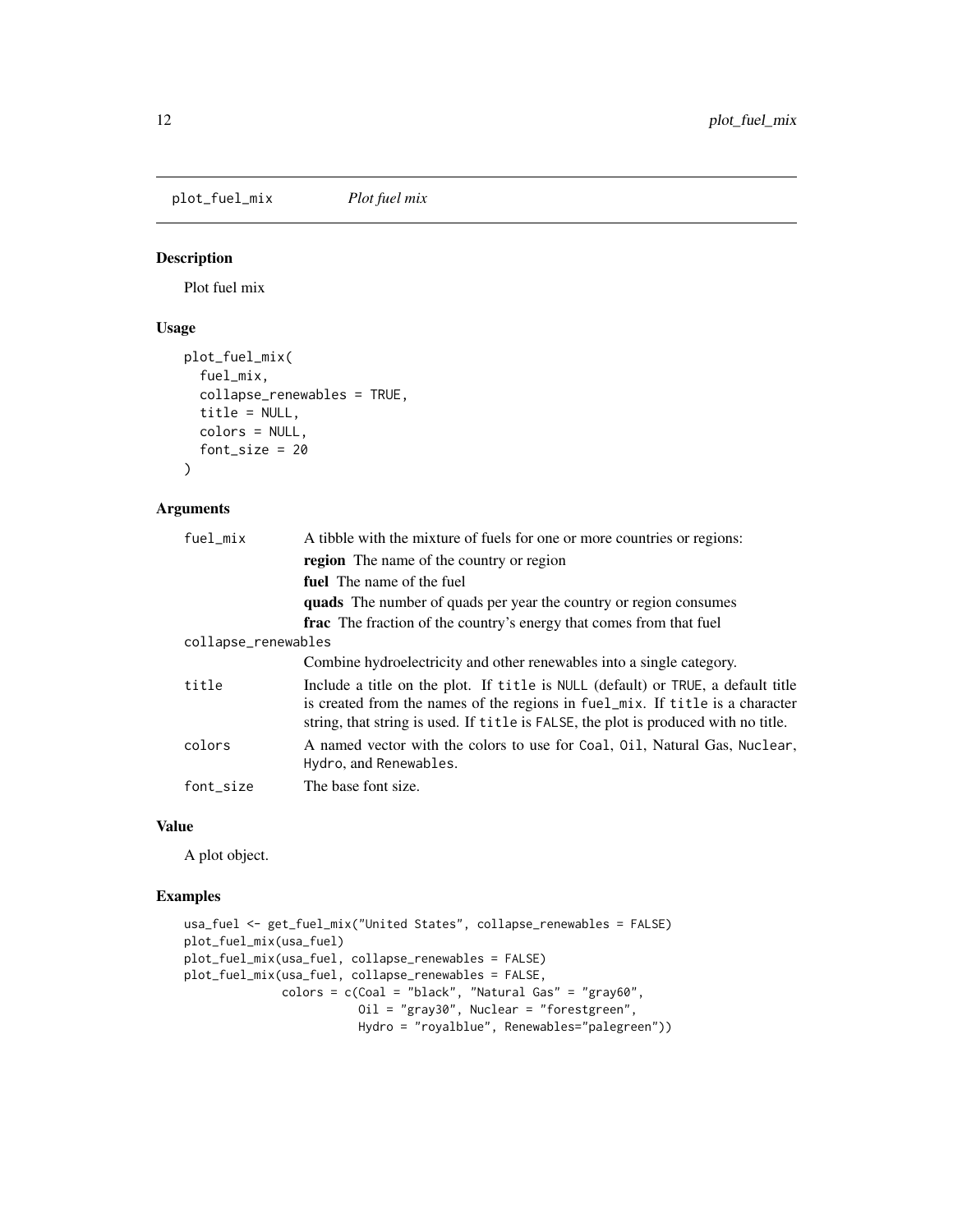<span id="page-12-0"></span>

Plot Kaya-identity variable

#### Usage

```
plot_kaya(
  kaya_data,
  variable,
  start_year = NA,
  stop_year = NA,
 y<sup>-</sup>lab = NULL,
  log_scale = FALSE,
  trend_line = FALSE,
  points = TRUE,
  font_size = 20,
  colors = NULL,
  pre_color = NULL,
  post_color = NULL,
  in_range_color = NULL,
  trend_color = NULL,
  line_sizes = NULL,
  pre_line_size = NULL,
  post_line_size = NULL,
  in_range_line_size = NULL,
  trend_line_size = NULL,
 point_sizes = NULL,
 pre_point_size = NULL,
 post_point_size = NULL,
  in_range_point_size = NULL
)
```
#### Arguments

| kaya_data  | A tibble with Kaya-identity data                                                                                                                |
|------------|-------------------------------------------------------------------------------------------------------------------------------------------------|
| variable   | The name of the variable to plot (character)                                                                                                    |
| start_year | The year to start highlighting the data (should correspond to the beginning of<br>the trend calculation). Set to NULL to turn off highlighting. |
| stop_year  | The year to stop highlighting the data (should correspond to the beginning of the<br>trend calculation). Set to NULL to turn off highlighting.  |
| y_lab      | Optional label for the y-axis                                                                                                                   |
| log_scale  | Use log scale for y axis                                                                                                                        |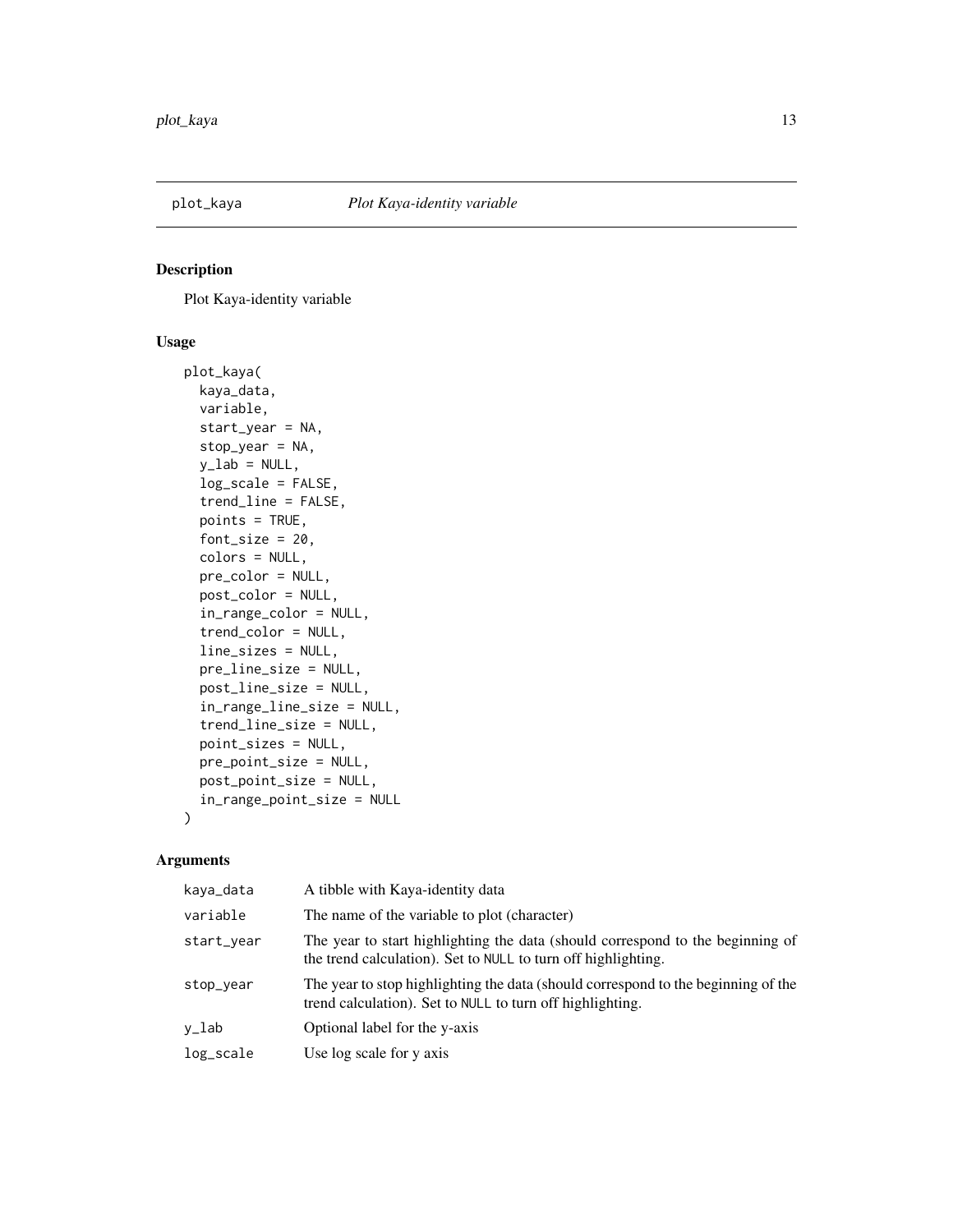| trend_line          | Include a trend line                                                                                                                                                                                                                                                                        |
|---------------------|---------------------------------------------------------------------------------------------------------------------------------------------------------------------------------------------------------------------------------------------------------------------------------------------|
| points              | Plot points in addition to the line.                                                                                                                                                                                                                                                        |
| font_size           | Base size of the font for axis labels and titles.                                                                                                                                                                                                                                           |
| colors              | Named vector of colors to use for the plot. Elements should include PRE, POST,<br>IN-RANGE, and TREND, which respectively give the colors for the portion of the<br>plot before start_year, after stop_year, between start_year and stop_year,<br>and the trend line.                       |
| pre_color           | Override default color for the portion of the chart before start_year.                                                                                                                                                                                                                      |
| post_color          | Override default color for the portion of the chart after stop_year.                                                                                                                                                                                                                        |
| in_range_color      | Override default color for the portion of the chart between start_year and<br>stop_year.                                                                                                                                                                                                    |
| trend_color         | Override default color for the trend line.                                                                                                                                                                                                                                                  |
| line_sizes          | Named vector of sizes to use for the lines in the plot. Elements should in-<br>clude PRE, POST, IN-RANGE, and TREND, which respectively give the sizes for<br>lines in the portion of the plot before start_year, after stop_year, between<br>start_year and stop_year, and the trend line. |
| pre_line_size       | Override default line size for the portion of the chart before start_year.                                                                                                                                                                                                                  |
|                     | post_line_size Override default line size for the portion of the chart after stop_year.                                                                                                                                                                                                     |
| in_range_line_size  |                                                                                                                                                                                                                                                                                             |
|                     | Override default line size for the portion of the chart between start_year and<br>stop_year.                                                                                                                                                                                                |
| trend_line_size     |                                                                                                                                                                                                                                                                                             |
|                     | Override default size for the trend line.                                                                                                                                                                                                                                                   |
| point_sizes         | Named vector of sizes to use for the points in the plot. Elements should include<br>PRE, POST, and IN-RANGE, which respectively give the sizes for points in the por-<br>tion of the plot before start_year, after stop_year, and between start_year<br>and stop_year.                      |
|                     | pre_point_size Override default point size for the portion of the chart before start_year.                                                                                                                                                                                                  |
| post_point_size     |                                                                                                                                                                                                                                                                                             |
|                     | Override default point size for the portion of the chart after stop_year.                                                                                                                                                                                                                   |
| in_range_point_size |                                                                                                                                                                                                                                                                                             |
|                     | Override default point size for the portion of the chart between start_year and<br>stop_year.                                                                                                                                                                                               |
|                     |                                                                                                                                                                                                                                                                                             |

### Value

A plot object.

```
china <- get_kaya_data("China")
plot_kaya(china, "F", 2001, 2011)
## Not run:
uk <- get_kaya_data("United Kingdom")
plot_kaya(uk, "e", log_scale = TRUE, trend_line = TRUE)
```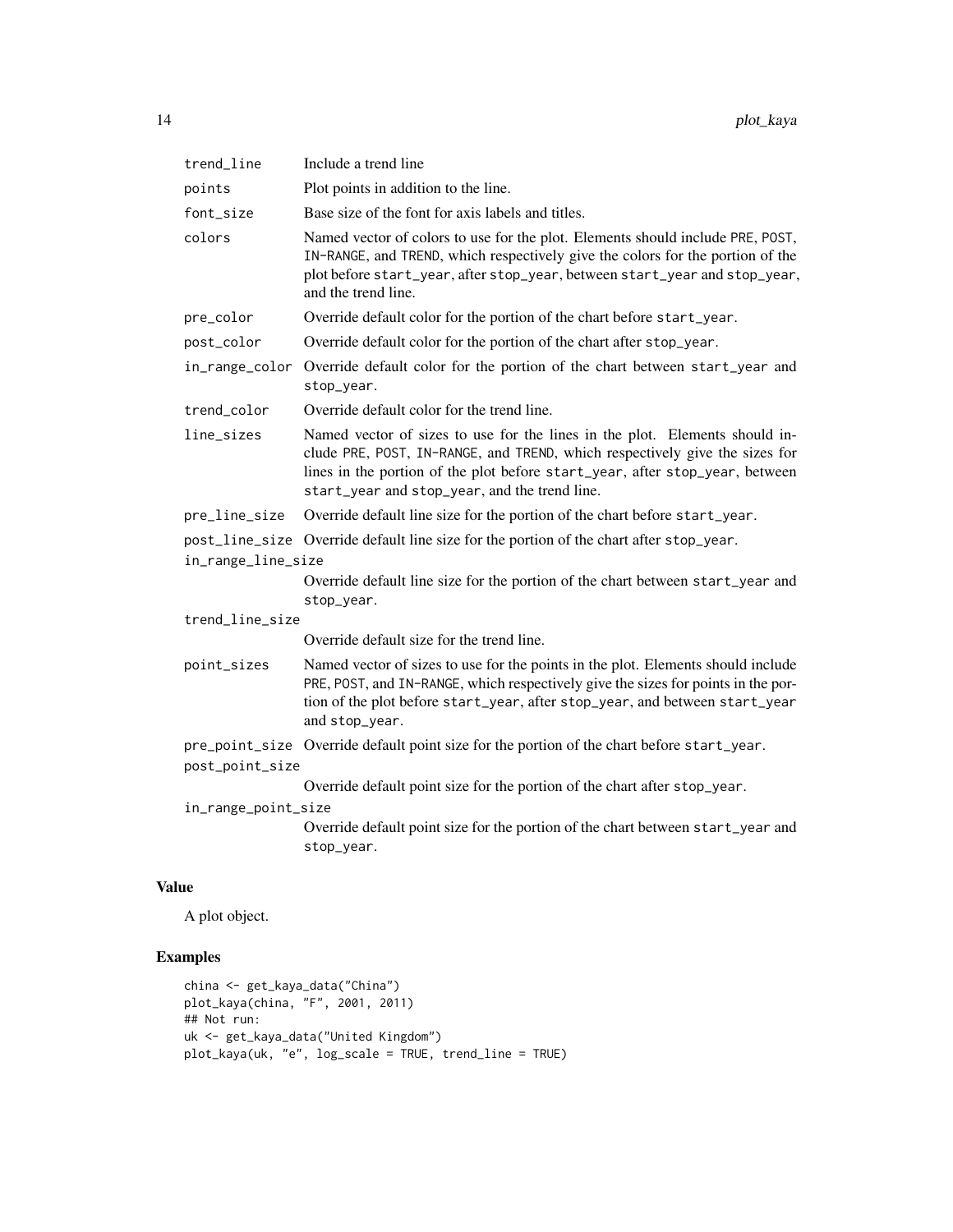#### <span id="page-14-0"></span>project\_top\_down 15

```
plot_kaya(uk, "e", log_scale = TRUE, trend_line = TRUE,
         start_year = 1970, stop_year = 2000,
         colors = c(PRE="limegreen", POST="darkgreen",
                     "IN-RANGE" = "cadetblue", TREND="orange"),
         line_sizes = c(PRE=0.5, POST=0.5, "IN-RANGE"=1, TREND=1.5),
         point_sizes = c(PRE=2, POST=2, "IN-RANGE"=3))
plot_kaya(uk, "e", log_scale = TRUE, trend_line = TRUE,
         start_year = 1970, stop_year = 2000,
         pre_color = "limegreen", post_color = "limegreen",
         trend_color = "magenta",
         pre_line_size = 0.5, post_line_size = 0.5,
         trend_line_size = 1.5,
         pre_point_size = 2, post_point_size = 2, in_range_point_size = 3)
## End(Not run)
world <- get_kaya_data("World")
plot_kaya(world, "g", 1982, log_scale = TRUE, trend_line = TRUE)
```

| project_top_down | Get top-down projections of Kaya variables for one or more countries |
|------------------|----------------------------------------------------------------------|
|                  | or regions for a given year                                          |

#### Description

Get top-down projections of Kaya variables for one or more countries or regions for a given year

#### Usage

```
project_top_down(region_name, year, quiet = FALSE, region_code = NULL)
```
#### Arguments

| region_name | The name of a country or region to look up                                         |
|-------------|------------------------------------------------------------------------------------|
| vear        | The year to project to                                                             |
| quiet       | Suppress warnings if there is no data for that country or region.                  |
| region_code | Optional three-letter country or region code to look up instead of the region name |

#### Value

a tibble of values for *P*, *G*, *E*, *F*, *g*, *e*, *f*, and *ef* for each country or region:

region The name of the country or region

year The year

- P Population, in billions
- G Gross domestic product, in trillions of constant 2010 U.S. dollars.
- E Total primary energy consumption, in quads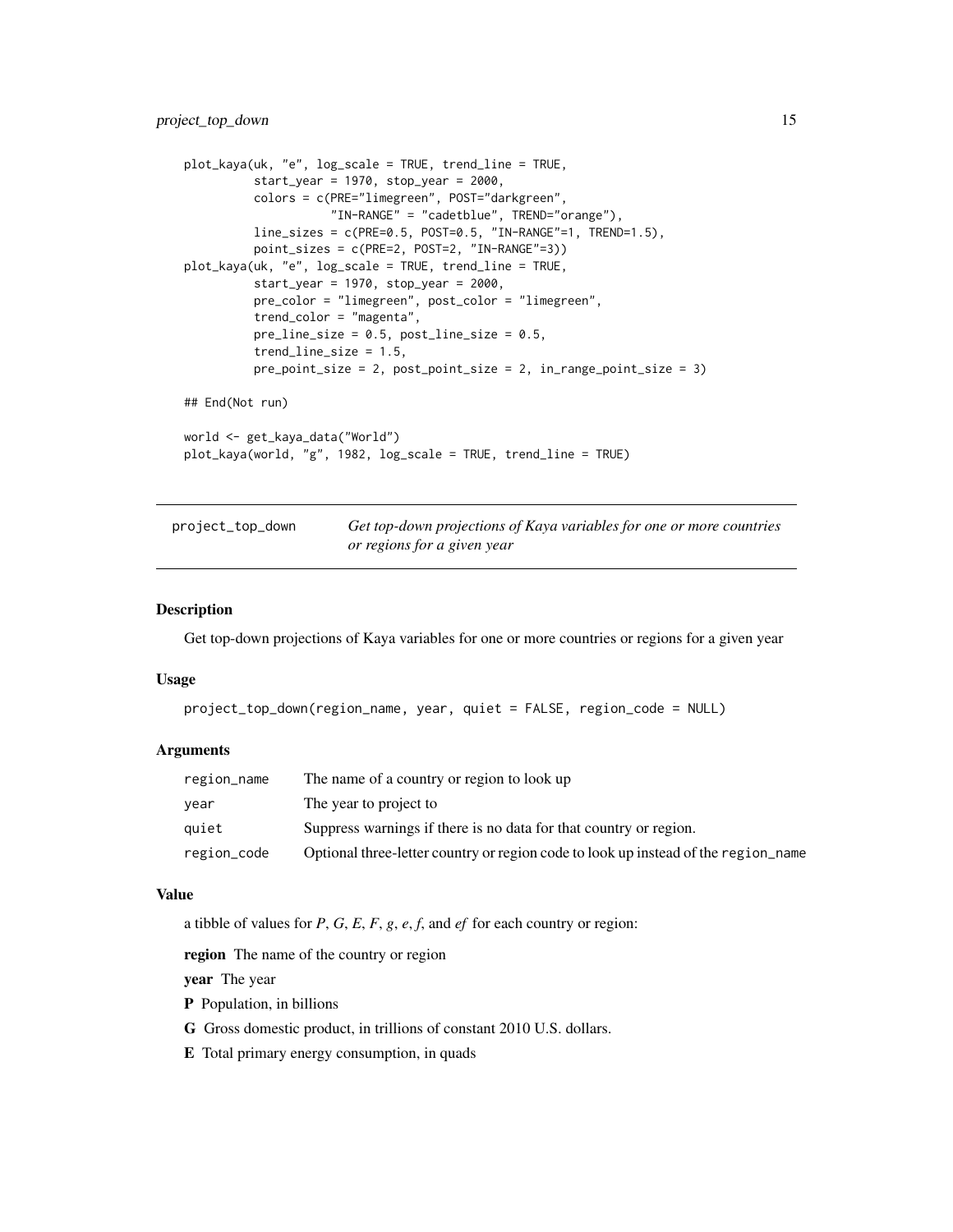- <span id="page-15-0"></span>F CO2 emissions from fossil fuel consumption, in millions of metric tons
- g Per-capita GDP, in thousands of constant 2010 U.S. dollars per person.
- e Energy intensity of the economy, in quads per trillion dollars.
- f Emissions intensity of the energy supply, in million metric tons per quad.
- ef Emissions intensity of the economy, in metric tons per million dollars of GDP.

#### See Also

regions

#### Examples

```
project_top_down("China", 2037)
project_top_down(region_code = "VNM", year = 2043)
```
#### regions *Aggregate regional data*

#### Description

Problems with aggregate regional data

#### Details

The World Bank is missing GDP data for a number of nations, such as Syria and Taiwan. Because of this and the incommensurability between the regions used for aggregate statistics in the World Bank data and the BP data, aggregate regional data (e.g., for the Middle East and Africa) should be treated with caution. This problem does not hold for individual nations, where missing data appears as NA values.

td\_trends *Top-down projections of trends in Kaya variables for many countries and regions*

#### Description

A dataset containing top-down projections of trends in P, G, and E, from the EIA's International Energy Outlook 2017.

#### Usage

td\_trends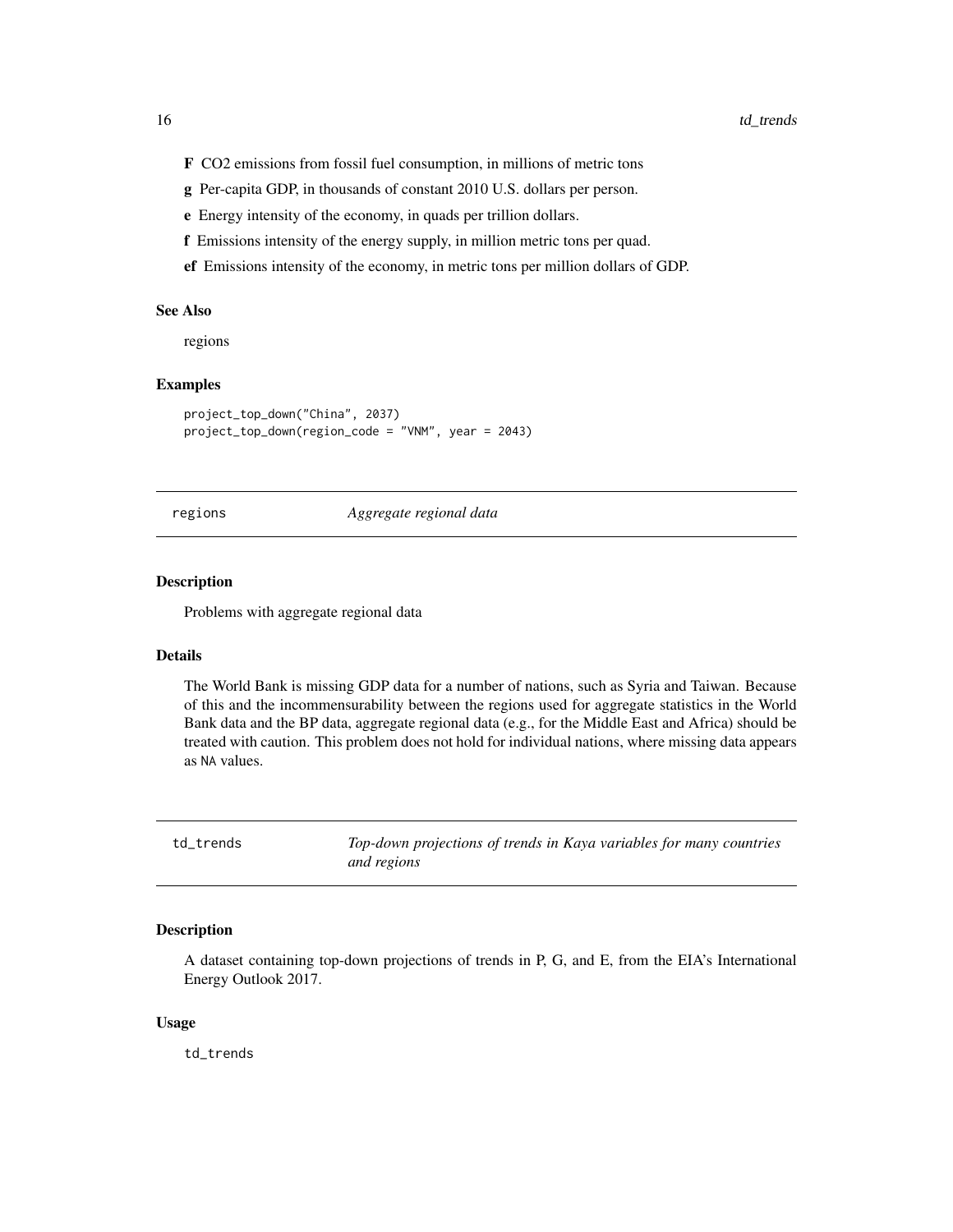#### <span id="page-16-0"></span>td\_values 17

#### Format

A tibble containing 226 rows and 11 variables

region Country or region name

region\_code Three-letter country or region code

geography Geographic category: "nation", "region", or "world"

- P Trend in population, in fraction per year
- G Trend in gross domestic product, in fraction per year
- E Trend in total primary energy consumption, in fraction per year
- F Trend in CO2 emissions, in fraction per year
- g Trend in per-capita GDP, in fraction per year
- e Trend in energy intensity of the economy, in fraction per year
- f Trend in emissions intensity of the energy supply, in fraction per year
- ef Trend in emissions intensity of the economy, in fraction per year

#### Source

#### <https://www.eia.gov/outlooks/archive/ieo17/>

#### See Also

regions

| td values | Top-down projections of future Kaya variables for many countries and |
|-----------|----------------------------------------------------------------------|
|           | regions                                                              |

#### Description

A dataset containing top-down projections of P, G, and E, from the EIA's International Energy Outlook 2017.

#### Usage

td\_values

#### Format

A tibble containing 640 rows and 12 variables region Country or region name region\_code Three-letter country or region code geography Geographic category: "nation", "region", or "world" year The year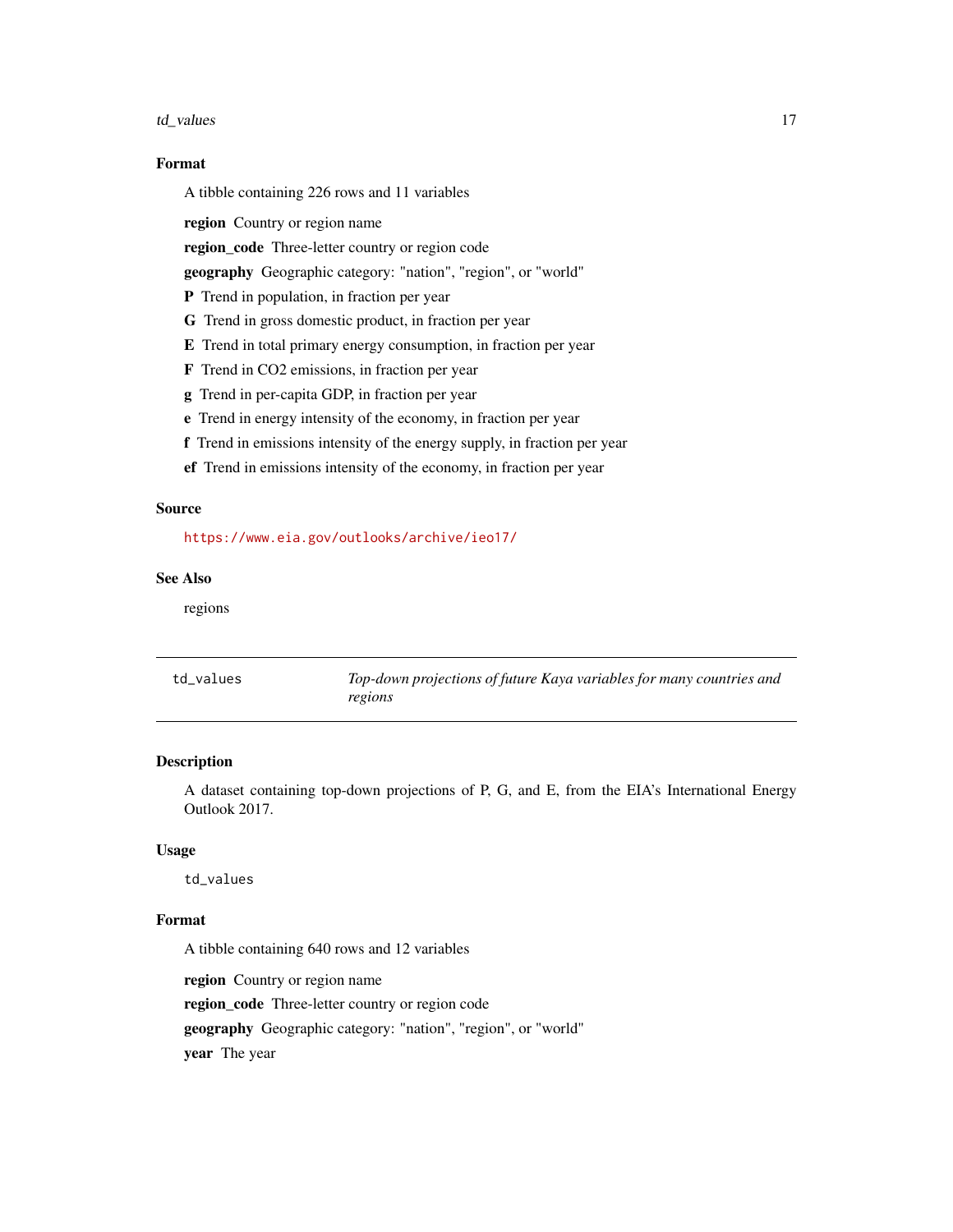- P Population, in billions
- G Gross domestic product, in trillions of constant 2010 U.S. dollars
- E Total primary energy consumption, in quads
- F Total CO2 emissions, in millions of metric tons
- g Per-capita GDP, in thousands of constant 2010 U.S. dollars per person.
- e Energy intensity of the economy, in quads per trillion dollars.
- f Emissions intensity of the energy supply, in million metric tons per quad.
- ef Emissions intensity of the economy, in metric tons per million dollars of GDP.

#### Source

<https://www.eia.gov/outlooks/archive/ieo17/>

#### See Also